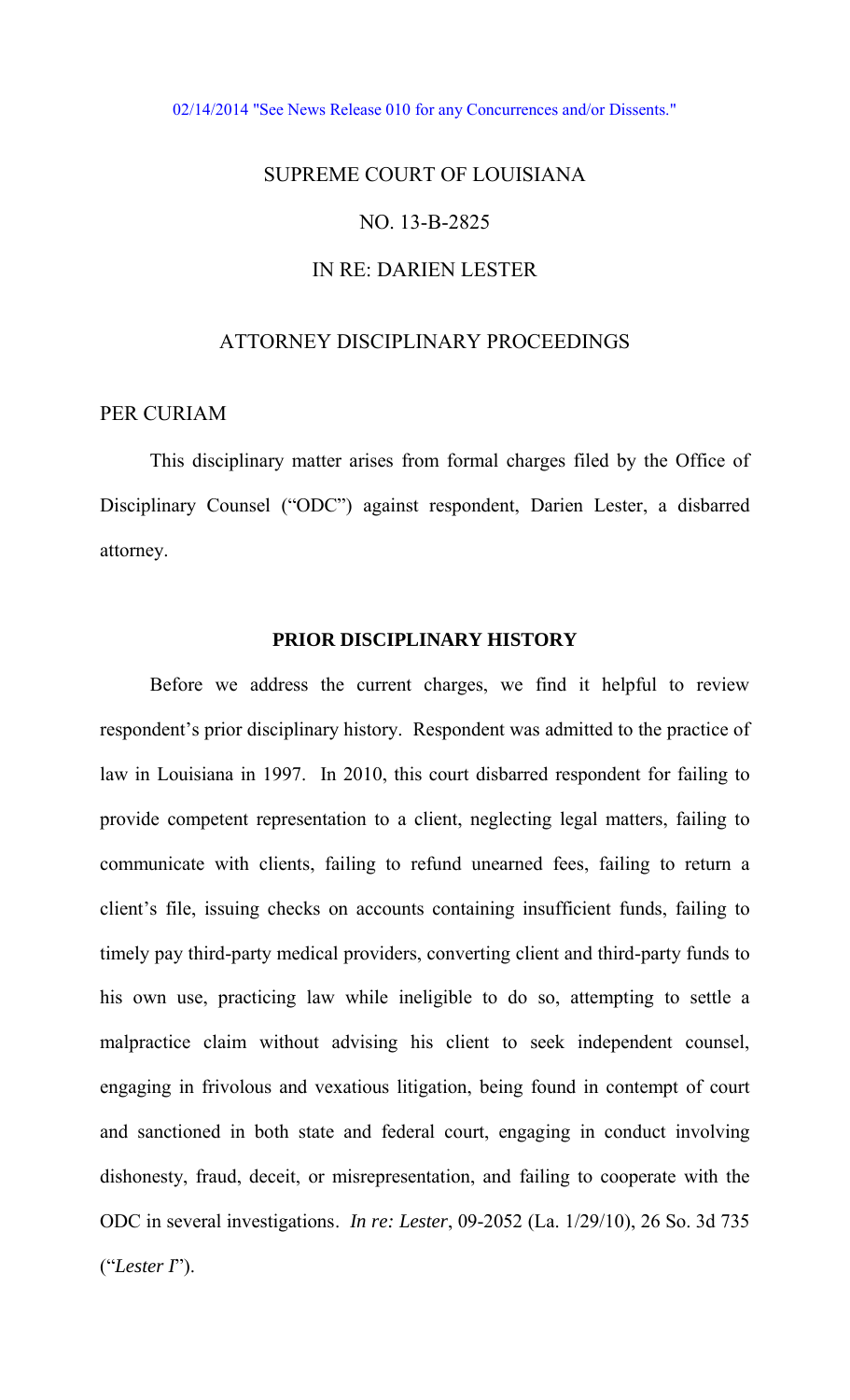Against this backdrop, we now turn to a consideration of the misconduct at issue in the present proceeding.

## **FORMAL CHARGES**

#### *Count I – The Roque Matter*

In January 2007, Stanley Roque retained respondent to handle the succession of his father, paying him \$500. Respondent was to draft succession papers and have Mr. Roque sign them and then forward them to Mr. Roque's niece for her signature. Despite repeated efforts, Mr. Roque was unable to speak with respondent about the case. On April 12, 2007, Mr. Roque sent a letter to respondent discharging him from the representation and requesting a refund.

In June 2007, Mr. Roque filed a disciplinary complaint against respondent. Respondent failed to answer the complaint, necessitating the issuance of a subpoena for his sworn statement. He failed to appear for the sworn statement as scheduled on September 11, 2007, but did finally respond to the complaint.

The ODC alleged respondent's conduct violated the following provisions of the Rules of Professional Conduct: Rules 1.5(f)(5) (failure to refund an unearned fee) and 8.1(c) (failure to cooperate with the ODC in its investigation).

#### *Count II – The Criminal Matter*

 On November 9, 2006, respondent was stopped by the Caddo Parish Sheriff's Office for a traffic violation. The deputy suspected that marijuana may be in the vehicle as a hollowed out cigar was in plain sight in the passenger seat. Respondent admitted marijuana was in a box in the vehicle's console. Furthermore, a canister in the vehicle contained six tablets of hydrocodone, for which respondent did not have a prescription. Respondent was charged in the First Judicial District Court for the Parish of Caddo with possession of a Schedule II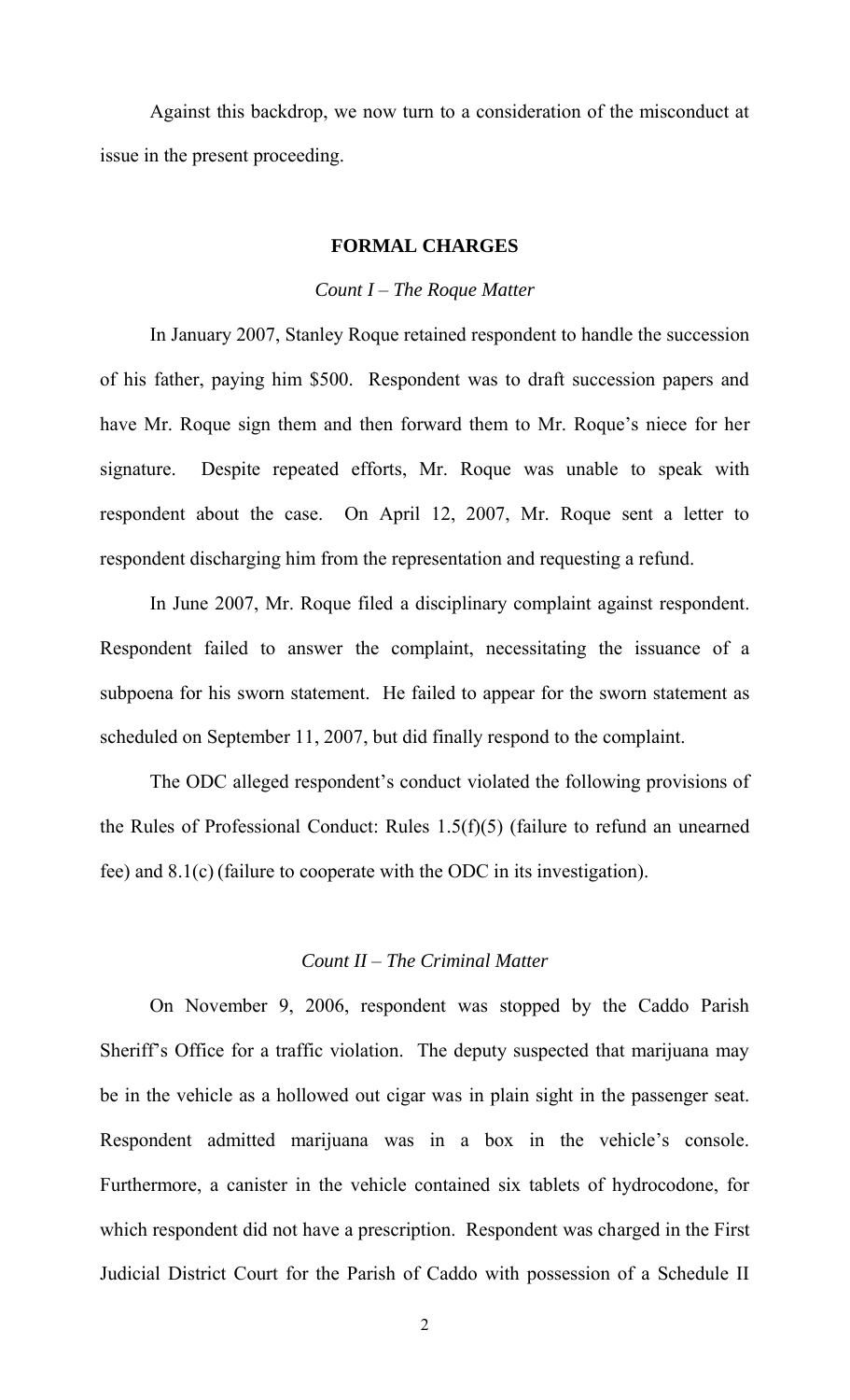controlled dangerous substance.<sup>1</sup> To date, respondent has not answered the disciplinary complaint opened by the ODC after his arrest.

The ODC alleged respondent's conduct violated the following provisions of the Rules of Professional Conduct: Rules 8.1(c) and 8.4(b) (commission of a criminal act that reflects adversely on the lawyer's honesty, trustworthiness, or fitness as a lawyer).

# *Count III – The Morris Matter*

In May 2008, Bobby Morris retained respondent to handle a parole violation, for which he paid respondent a  $$2,000$  fixed fee.<sup>2</sup> Thereafter, respondent failed to communicate with Mr. Morris about the status of the matter or complete the representation. To date, respondent has not returned any money to Mr. Morris.

In December 2008, Mr. Morris filed a disciplinary complaint against respondent. Respondent failed to answer the complaint, necessitating the issuance of a subpoena for his sworn statement. Despite being personally served with the subpoena, respondent failed to appear for the sworn statement as scheduled on February 17, 2009.

The ODC alleged respondent's conduct violated the following provisions of the Rules of Professional Conduct: Rules 1.3 (failure to act with reasonable diligence and promptness in representing a client), 1.4 (failure to communicate with a client),  $1.5(f)(5)$ , and  $8.1(c)$ .

 $\overline{a}$ 

 $<sup>1</sup>$  At the time the formal charges were filed against respondent in August 2012, the criminal case</sup> had not been concluded; however, respondent subsequently pleaded nolo contendere to an amended charge of possession of a Schedule III controlled dangerous substance.

 $2$  In his complaint, Mr. Morris stated: "Mr. Darien Lester's whole intention was to get the \$1,000 from my family without providing any form of service that he contracted to do. Mr. Lester went further to even try to obtain the remaining \$1,000 from my family, again with no services provided." Based on these statements, and without any additional evidence in the record to indicate otherwise, it appears that respondent actually received \$1,000 in the Morris matter.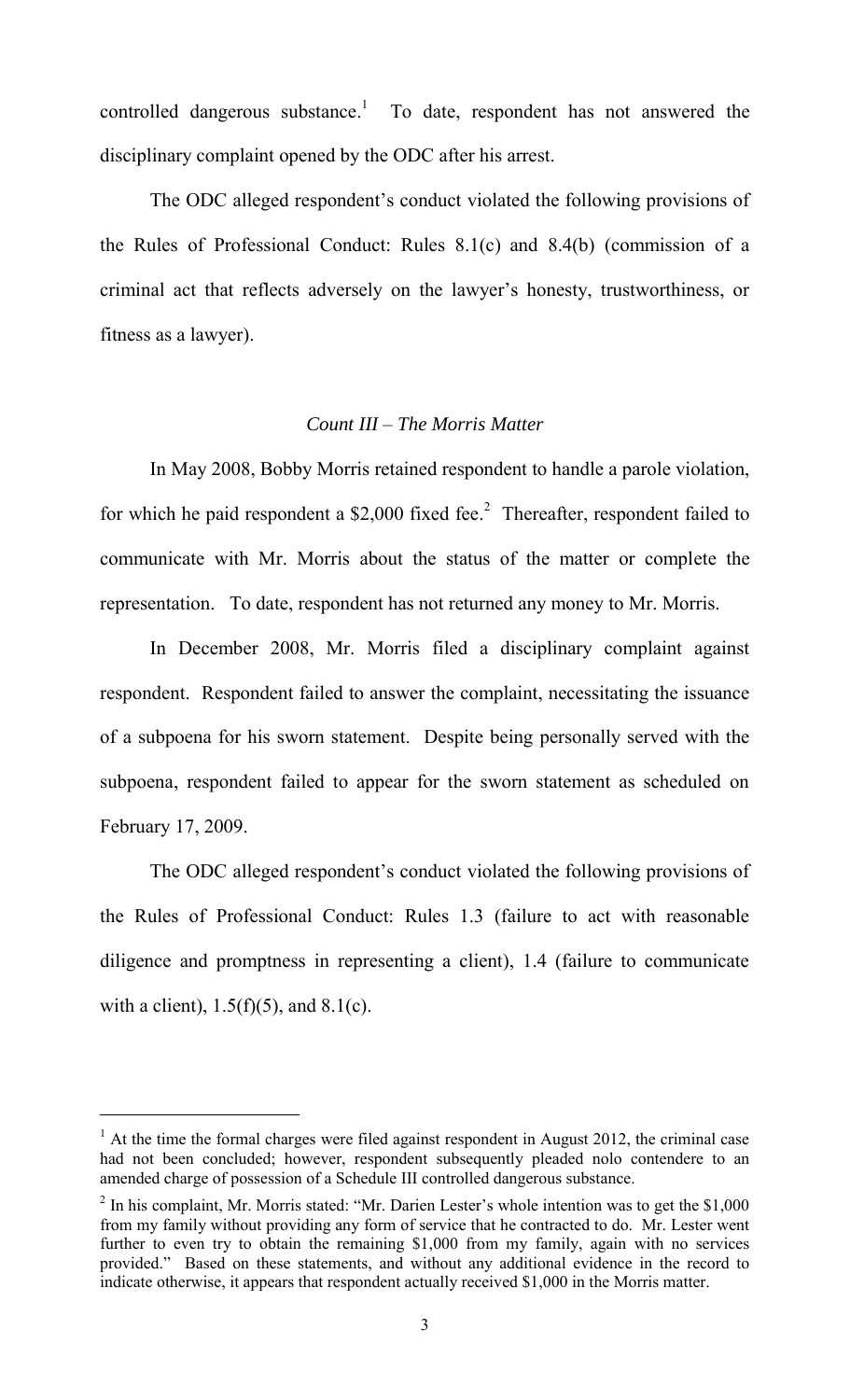## *Count IV – The Burns Matter*

 In April 2009, Vanessa Burns hired respondent to represent her husband in Caddo Parish on a felony charge of possession with intent to distribute a Schedule I controlled dangerous substance. Pursuant to the representation, Mrs. Burns paid respondent's quoted fee of \$1,500. Respondent filed a motion to suppress in the matter, but failed to appear in court for the hearing. Despite repeated efforts, Mrs. Burns was unable to contact respondent. When he finally appeared in court in 2009, respondent admitted that a drug possession charge was pending against him which could pose a conflict of interest if he continued the representation of Mr. Burns.

 Thereafter, Mrs. Burns and her husband filed complaints against respondent. Despite being served with a copy of each complaint via certified mail, respondent failed to answer the complaints.

The ODC alleged respondent's conduct violated the following provisions of the Rules of Professional Conduct: Rules 1.3, 1.4, 1.5( $f$ )(5), 1.8 (conflict of interest), and 8.1(c).

## *Count V – The Washington Matter*

 In January 2010, Marie Washington hired respondent to represent her daughter in a criminal matter. Pursuant to the representation, she paid respondent's quoted fee of \$450. Thereafter, respondent failed to perform any work in the matter and failed to return Ms. Washington's phone calls. Respondent also failed to disclose that he was not licensed to practice law, having been disbarred as of February 12, 2010. Respondent has not refunded any portion of the fee paid by Ms. Washington.

4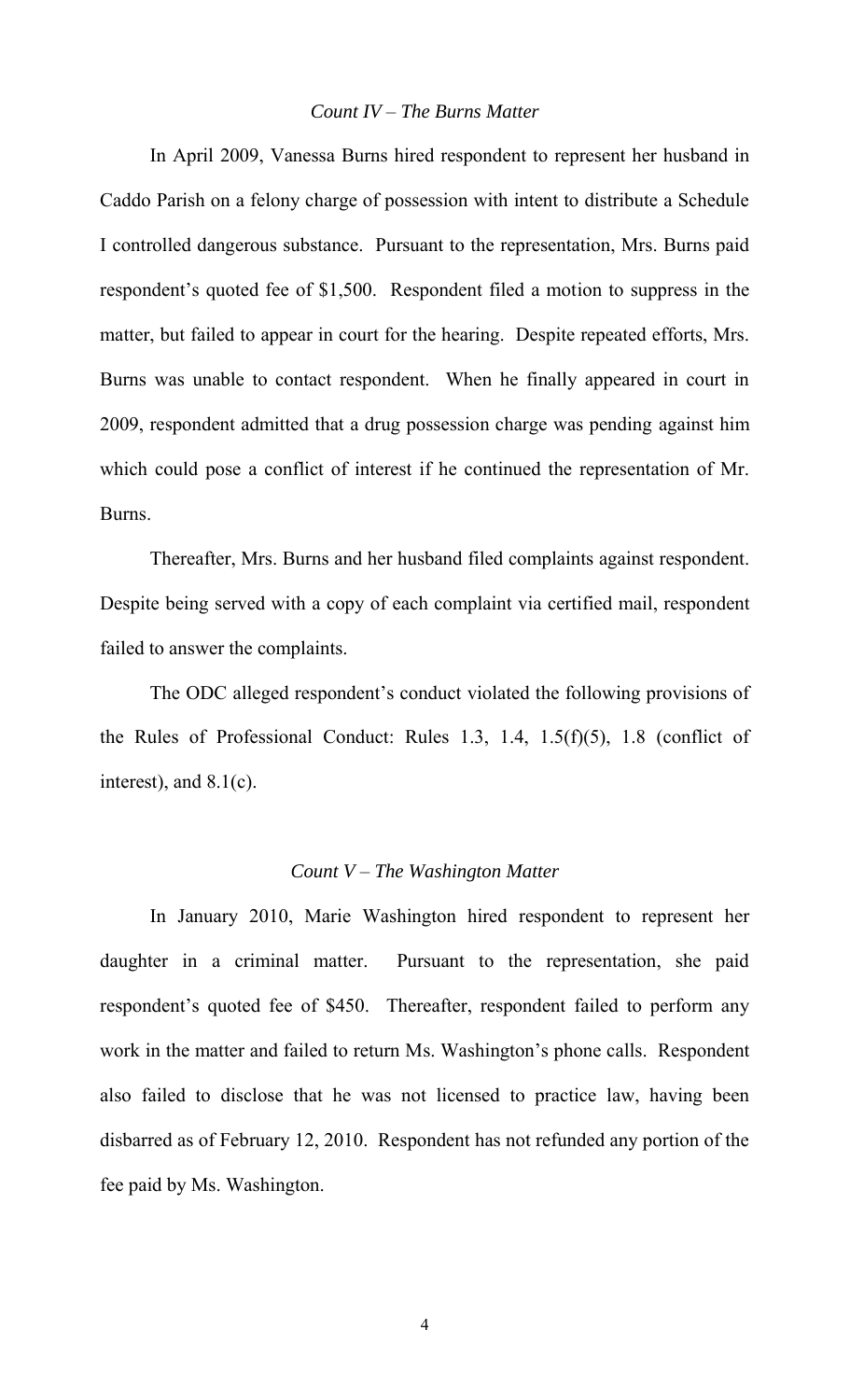In March 2010, Ms. Washington filed a disciplinary complaint against respondent. Despite being served with a copy of Ms. Washington's complaint via certified mail, respondent failed to answer the complaint.

 The ODC alleged respondent's conduct violated the following provisions of the Rules of Professional Conduct: Rules 1.3, 1.4, 1.5(f)(5), and 8.1(c).

## **DISCIPLINARY PROCEEDINGS**

 In August 2012, the ODC filed formal charges against respondent. Respondent failed to answer the formal charges. Accordingly, the factual allegations contained therein were deemed admitted and proven by clear and convincing evidence pursuant to Supreme Court Rule XIX, § 11(E)(3). No formal hearing was held, but the parties were given an opportunity to file with the hearing committee written arguments and documentary evidence on the issue of sanctions. Respondent filed nothing for the hearing committee's consideration.

## *Hearing Committee Report*

After considering the ODC's deemed admitted submission, the hearing committee adopted the deemed admitted factual allegations of the formal charges as its factual findings. Based on those facts, the committee determined respondent violated the Rules of Professional Conduct as charged.

 After reviewing the ABA's *Standards for Imposing Lawyer Sanctions*, the committee determined the applicable baseline sanction is suspension.

In aggravation, the committee found a prior disciplinary record, a pattern of misconduct, multiple offenses, bad faith obstruction of the disciplinary proceeding by intentionally failing to comply with the rules or orders of the disciplinary agency, refusal to acknowledge the wrongful nature of the conduct, vulnerability of the victims, substantial experience in the practice of law (admitted 1997), and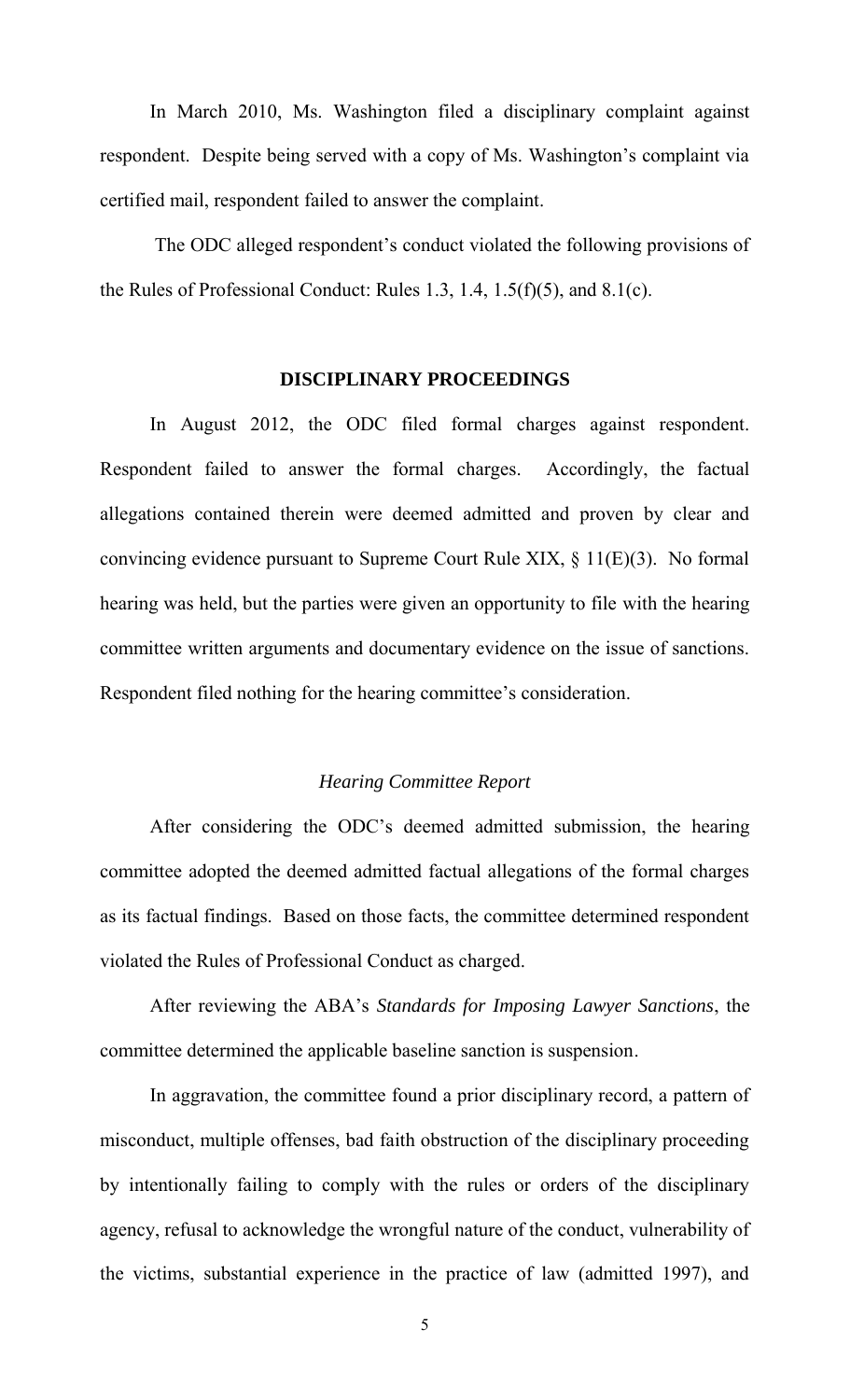indifference to making restitution. The committee did not find any mitigating factors present.

 Turning to the issue of an appropriate sanction, the committee initially considered whether the approach established by this court in *Louisiana State Bar*  Ass'n v. Chatelain, 573 So. 2d 470 (La. 1991), is applicable in this case.<sup>3</sup> Noting that the misconduct at issue in these proceedings occurred prior to the court's entry of the order of discipline in *Lester I*, but did not occur prior to or contemporaneously with the misconduct for which the respondent was previously disbarred, the committee found that, "strictly speaking," *Chatelain* does not apply. Therefore, the committee determined that it is appropriate to impose additional sanctions in the form of an extension of the five-year minimum period which must elapse before respondent may seek readmission from his disbarment.

 Based on this reasoning, the committee recommended that the time period in which respondent can apply for readmission should be extended by two years. The committee also recommended respondent make restitution of any unearned fees, and that he be assessed with the costs and expenses of this matter.

 Neither respondent nor the ODC filed an objection to the hearing committee's report.

## *Disciplinary Board Recommendation*

 After review, the disciplinary board determined the hearing committee's factual findings in this deemed admitted matter are supported by the factual allegations in the formal charges and/or by the evidence submitted in support of those allegations, with one exception relating to the Morris matter (see note 2, *supra*). The board also agreed with the committee's determination of rule

 $\overline{a}$ 

<sup>&</sup>lt;sup>3</sup> In *Chatelain*, the court held that when the underlying misconduct occurs within the same time period as the misconduct forming the basis of a previously imposed sanction, the discipline imposed in the subsequent proceeding should be determined as if both proceedings were before the court simultaneously.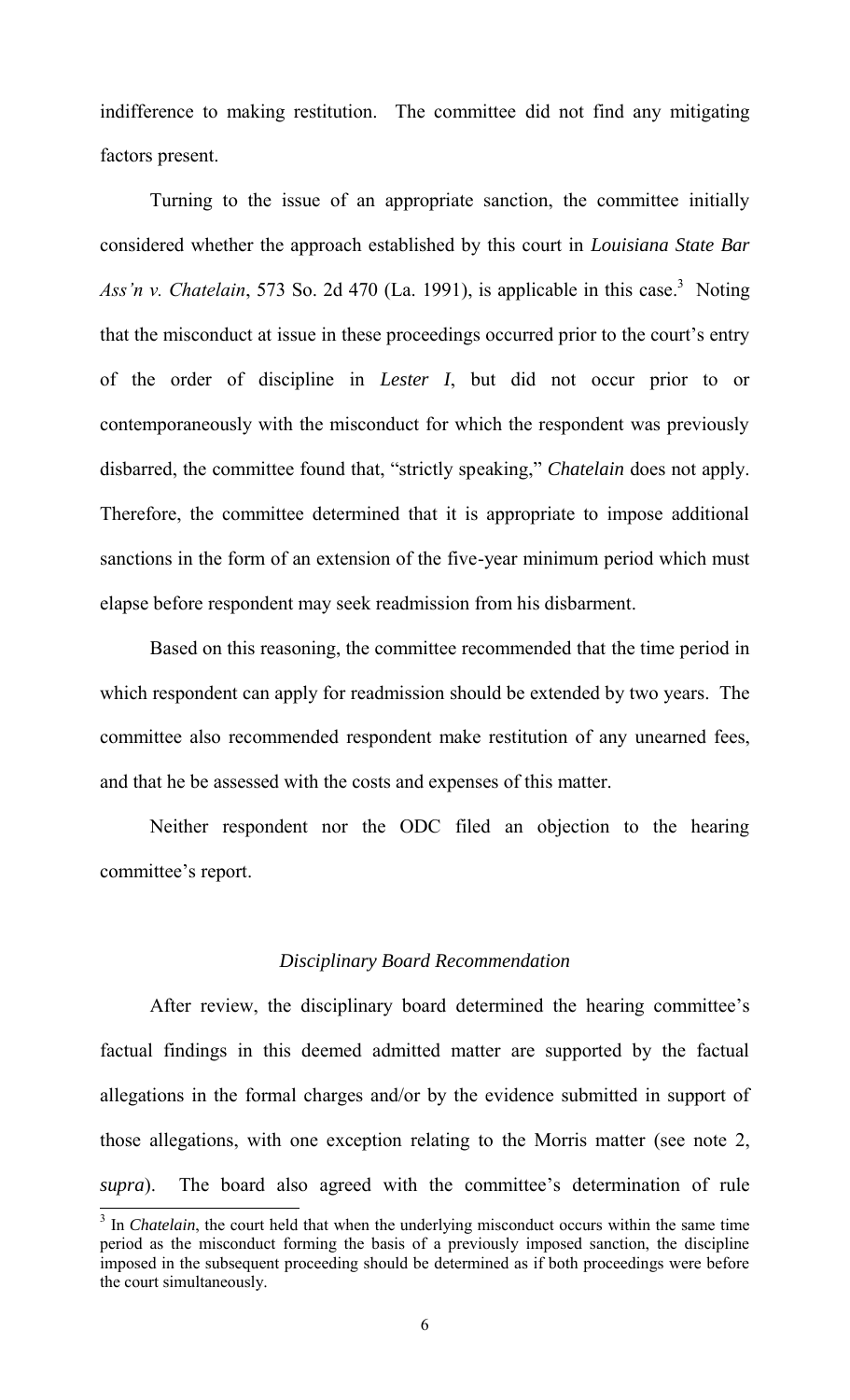violations, except that the board did not find a violation of Rule 1.8 in the Burns matter because there are no facts in the record to support the allegation that respondent entered into a business transaction with Mr. Burns or that he acquired a pecuniary interest adverse to Mr. Burns. The board added that while the facts may support a violation of Rule 1.7 (a lawyer shall not represent a client if the representation involves a concurrent conflict of interest), the ODC failed to allege this violation in the formal charges.

 The board determined respondent knowingly, if not intentionally, violated duties owed to his clients. He caused actual injury to four clients by failing to complete the work in their legal matters and by failing to return unearned fees. By failing to respond to or cooperate with the ODC, he caused the ODC to expend additional time and expense in investigating these matters. After reviewing the ABA's *Standards for Imposing Lawyer Sanctions*, the board determined the applicable baseline sanction is suspension.

The board agreed with the aggravating factors found by the committee. The board also recognized as an aggravating factor respondent's dishonest or selfish motive. The board did not find any mitigating factors present.

Turning to the issue of an appropriate sanction, the board determined that contrary to the committee's findings, respondent's misconduct in the Roque matter occurred during the same time period as the misconduct subject of *Lester I*; therefore, the *Chatelain* approach applies to the misconduct at issue in that matter. Finding it unlikely that a harsher sanction would have been imposed in *Lester I* had the court been presented with the additional misconduct, the board recommended the misconduct in the Roque matter be considered in the event respondent applies for readmission to the bar.

 As to the remaining misconduct, the board noted that lengthy suspensions have been ordered by the court in cases involving attorneys who, like respondent,

7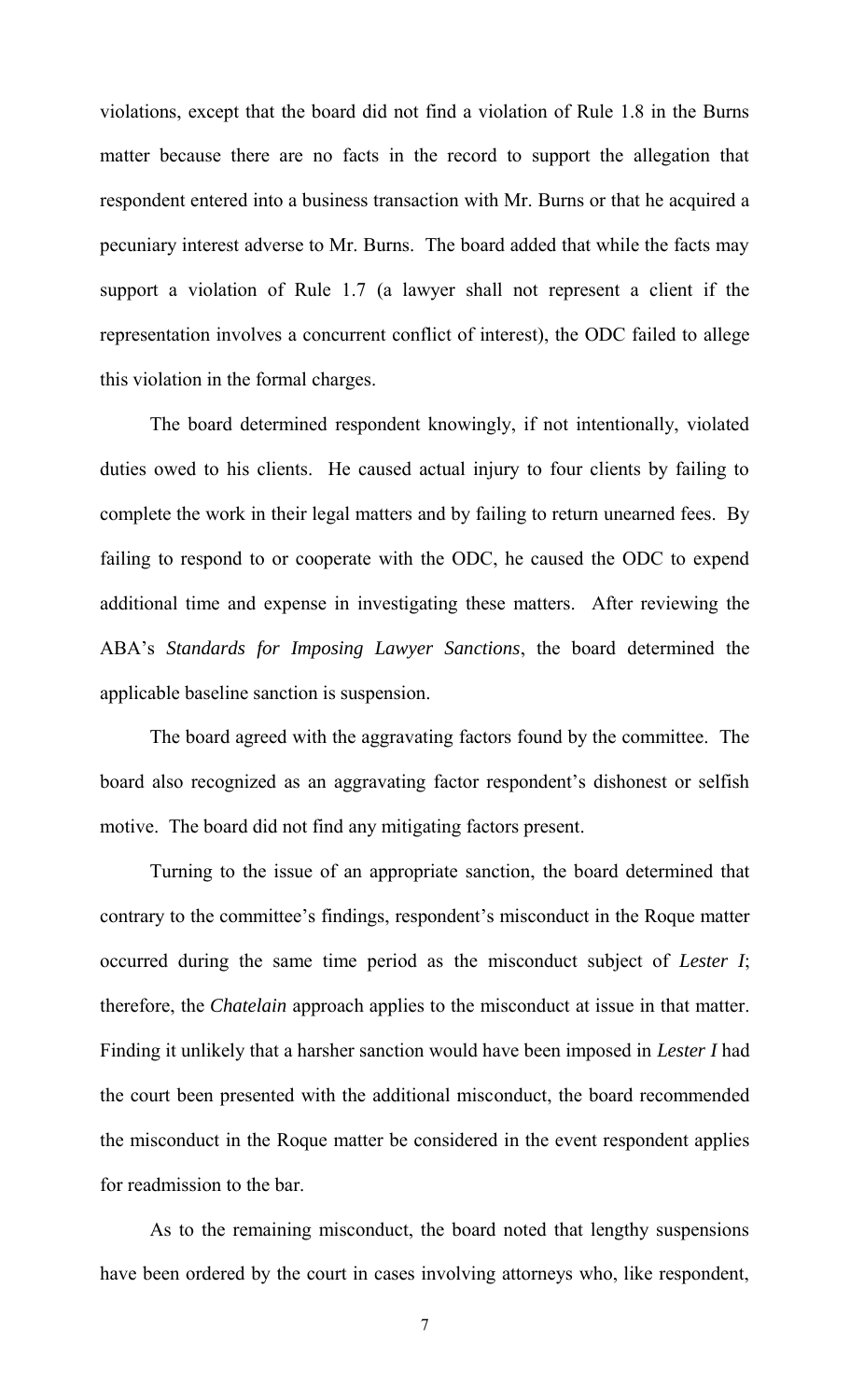have failed numerous clients by failing to return unearned fees after neglecting their cases. $4$  Accordingly, the board adopted the committee's recommendation to extend the time period in which respondent can apply for readmission by two years. The board also recommended respondent pay restitution to his clients, and that he be assessed with the costs and expenses of this matter.

 Neither respondent nor the ODC filed an objection to the disciplinary board's recommendation.

#### **DISCUSSION**

Bar disciplinary matters fall within the original jurisdiction of this court. La. Const. art. V,  $\S$  5(B). Consequently, we act as triers of fact and conduct an independent review of the record to determine whether the alleged misconduct has been proven by clear and convincing evidence. *In re: Banks*, 09-1212 (La. 10/2/09), 18 So. 3d 57.

In cases in which the lawyer does not answer the formal charges, the factual allegations of those charges are deemed admitted. Supreme Court Rule XIX, § 11(E)(3). Thus, the ODC bears no additional burden to prove the factual allegations contained in the formal charges after those charges have been deemed admitted. However, the language of  $\S$  11(E)(3) does not encompass legal conclusions that flow from the factual allegations. If the legal conclusion the ODC seeks to prove (i.e., a violation of a specific rule) is not readily apparent from the deemed admitted facts, additional evidence may need to be submitted in order to prove the legal conclusions that flow from the admitted factual allegations. *In re: Donnan*, 01-3058 (La. 1/10/03), 838 So. 2d 715.

 $\overline{a}$ 

<sup>4</sup> *See, e.g., In re: Turissini*, 03-0549 (La. 6/6/03), 849 So. 2d 491 (three-year suspension); *In re: Powers*, 99-2069 (La. 9/24/99), 744 So. 2d 1275 (three-year suspension).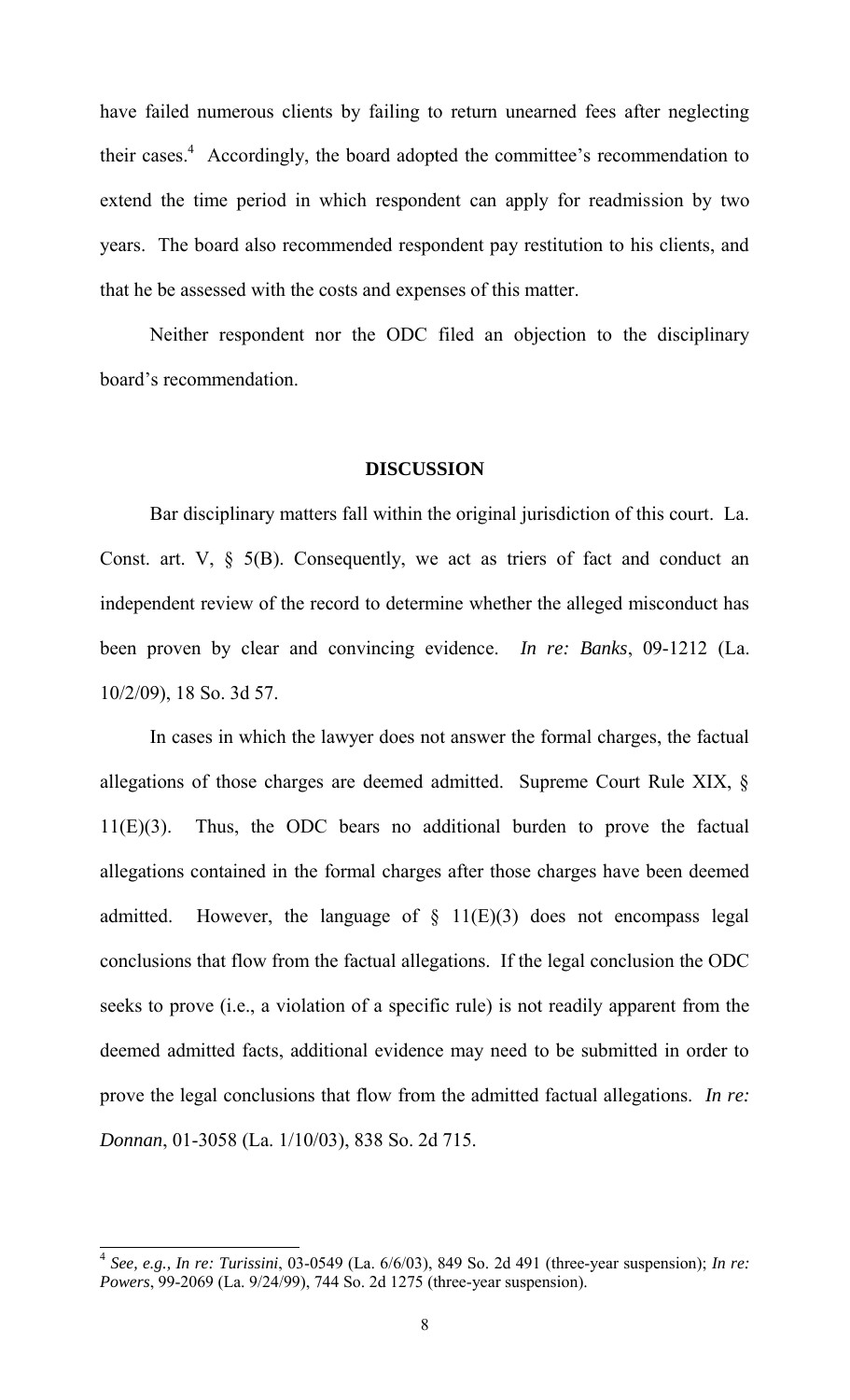The record in this deemed admitted matter supports a finding that respondent neglected legal matters, failed to communicate with clients, failed to refund unearned fees, failed to cooperate with the ODC in its investigations, and was charged with possession of a Schedule II controlled dangerous substance. Based on these facts, respondent has violated Rules 1.3, 1.4, 1.5(f)(5), 8.1(c), and 8.4(b) of the Rules of Professional Conduct.

Having found evidence of professional misconduct, we now turn to a determination of the appropriate sanction for respondent's actions. In determining a sanction, we are mindful that disciplinary proceedings are designed to maintain high standards of conduct, protect the public, preserve the integrity of the profession, and deter future misconduct. *Louisiana State Bar Ass'n v. Reis*, 513 So. 2d 1173 (La. 1987).

 Respondent knowingly, if not intentionally, violated duties owed to his clients and the legal profession, causing actual harm. The applicable baseline sanction in this matter is suspension. The aggravating factors found by the disciplinary board are supported by the record. In addition, we find the aggravating factor of illegal conduct, including that involving the use of controlled substances, is present. There are no mitigating factors present.

Turning to the issue of an appropriate sanction, we agree that the *Chatelain* approach applies to some of the misconduct in this case. Respondent's arrest in the criminal matter occurred in November 2006 and the substantive misconduct in the Roque matter occurred between January 2007 and April 2007. The misconduct in *Lester I* occurred between May 1998 and March 2007. Due to the overlap between the time periods, we find the misconduct in the Roque and criminal matters should be considered along with the misconduct in *Lester I* if and when respondent applies for readmission from his disbarment after becoming eligible to do so.